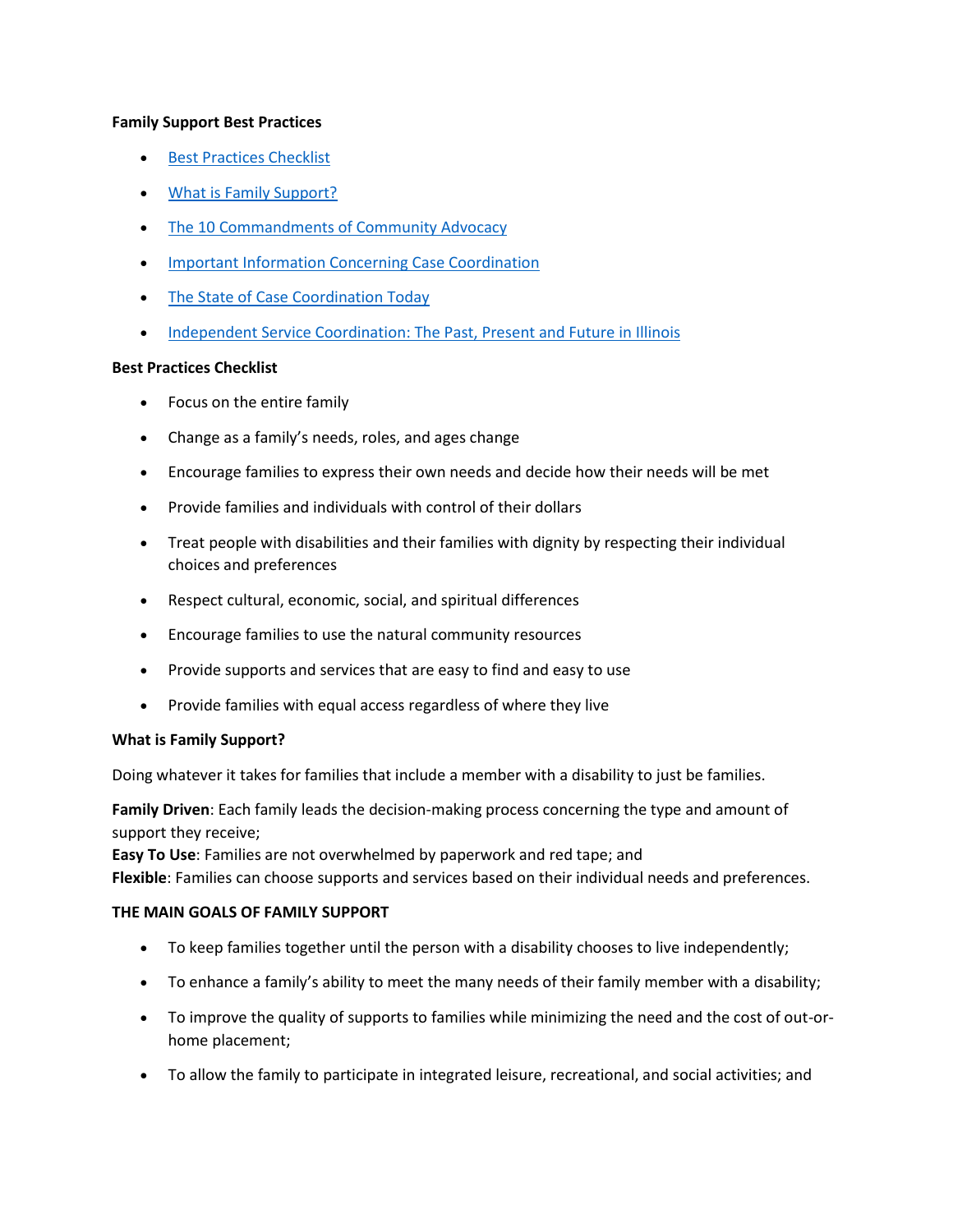To make a positive difference in the life of the person with a disability as well as the lives of all family members.

*"Families must be at the center of the decision-making process" —Human Services Research Institute, June 1991*

#### **Quality Family Support Programs**

- Focus on the entire family;
- Change as the family's needs roles, and ages change;
- Encourage families to express their own needs and decide how their needs will be met;
- Treat people with disabilities and their families with dignity by respecting their individuals choices and preferences;
- Respect cultural, economic, social, and spiritual differences;
- Encourage families to use the natural community resources; and
- Provide supports and services that are easy to find and easy to use.

#### **Potential Family Supports**

Centered around the Person with Disabilities

- diagnosis and assessment
- therapeutic services
- medical/dental services
- home health care
- recreational opportunity
- special clothing and diets
- transportation
- adaptive equipment
- housing adaptations
- adequate health insurance

# Centered Around Family Members

- information and referral
- service coordination
- temporary relief/respite
- family counseling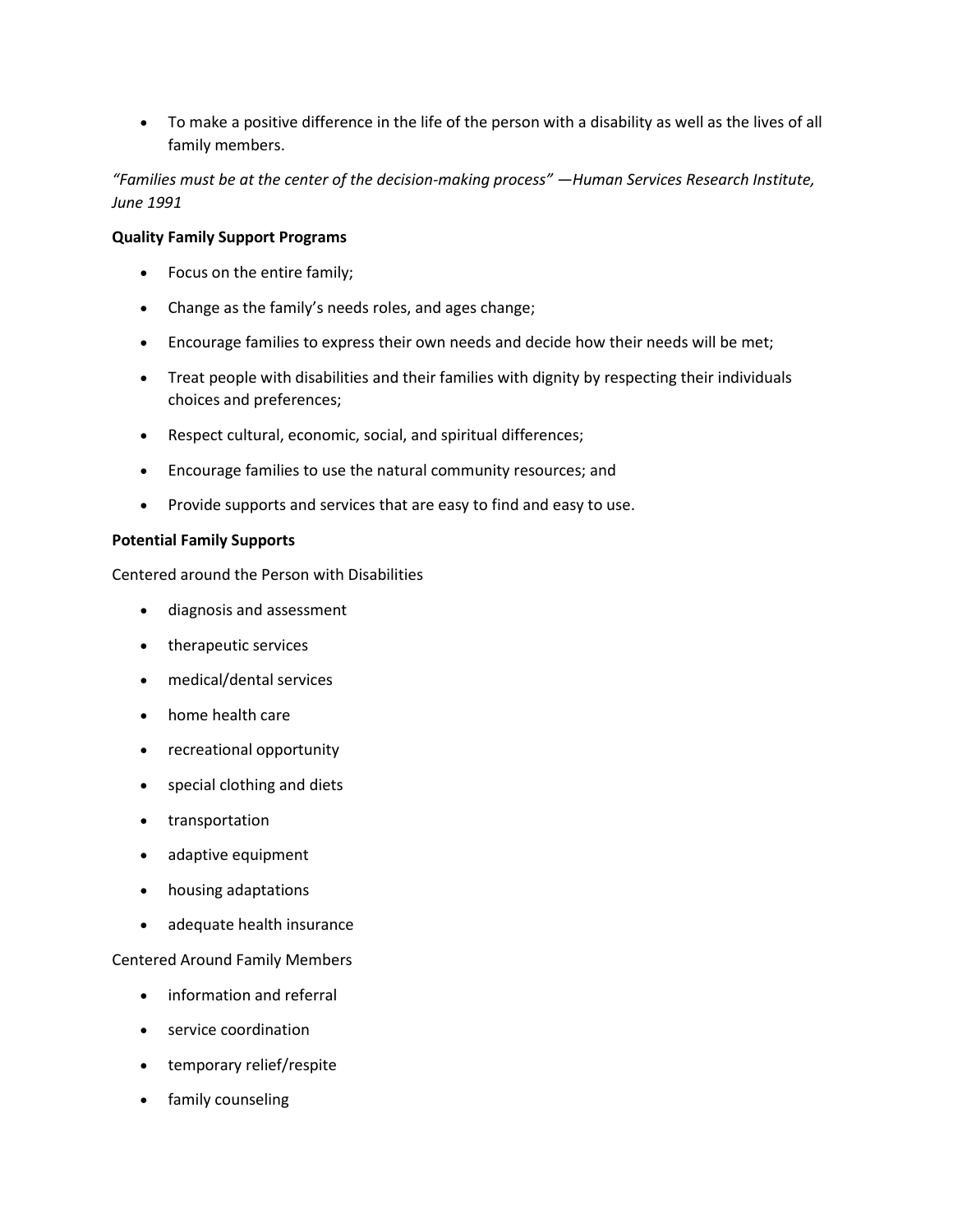- parent/sibling education
- day or child care
- financial assistance
- future financial planning
- mutual support groups
- housing modifications

# **Ask Yourself These Questions**

- How are you treated by your family support program? Do you feel welcome and heard
- How much control do you have over the supports you receive?
- How is information exchanged between you and the program? Do you get the information that you need, and are program staff asking the right questions?
- What actions are taken to plan for the supports you receive? Is planning a partnership process?
- Do the supports you receive suit your needs? Do supports change with your changing needs?
- Is the program having a positive impact on your life? How would you judge the results?

# **ISSUES THAT CONFRONT FAMILIES**

- Financial problems
- Marital stress
- Missed opportunities
- Fragmented services
- Confusing and contradictory
- Information
- Exclusion from decision-making
- Stigma
- Isolation
- Uncertainty

# **Natural Supports**

- Neighbors
- Extended family
- Friends
- Religious organizations
- Schools
- Community

# **The 10 Commandments of Community Advocacy OR Getting Out of Systems and Into Your Community**

by Kathie Snow, Parent\*

1. LOOK FOR NATURAL SUPPORTS. Before you go to a service provider for help, try to find what you need from the natural supports that exist in your community. Ask old friends, new friends, schools,